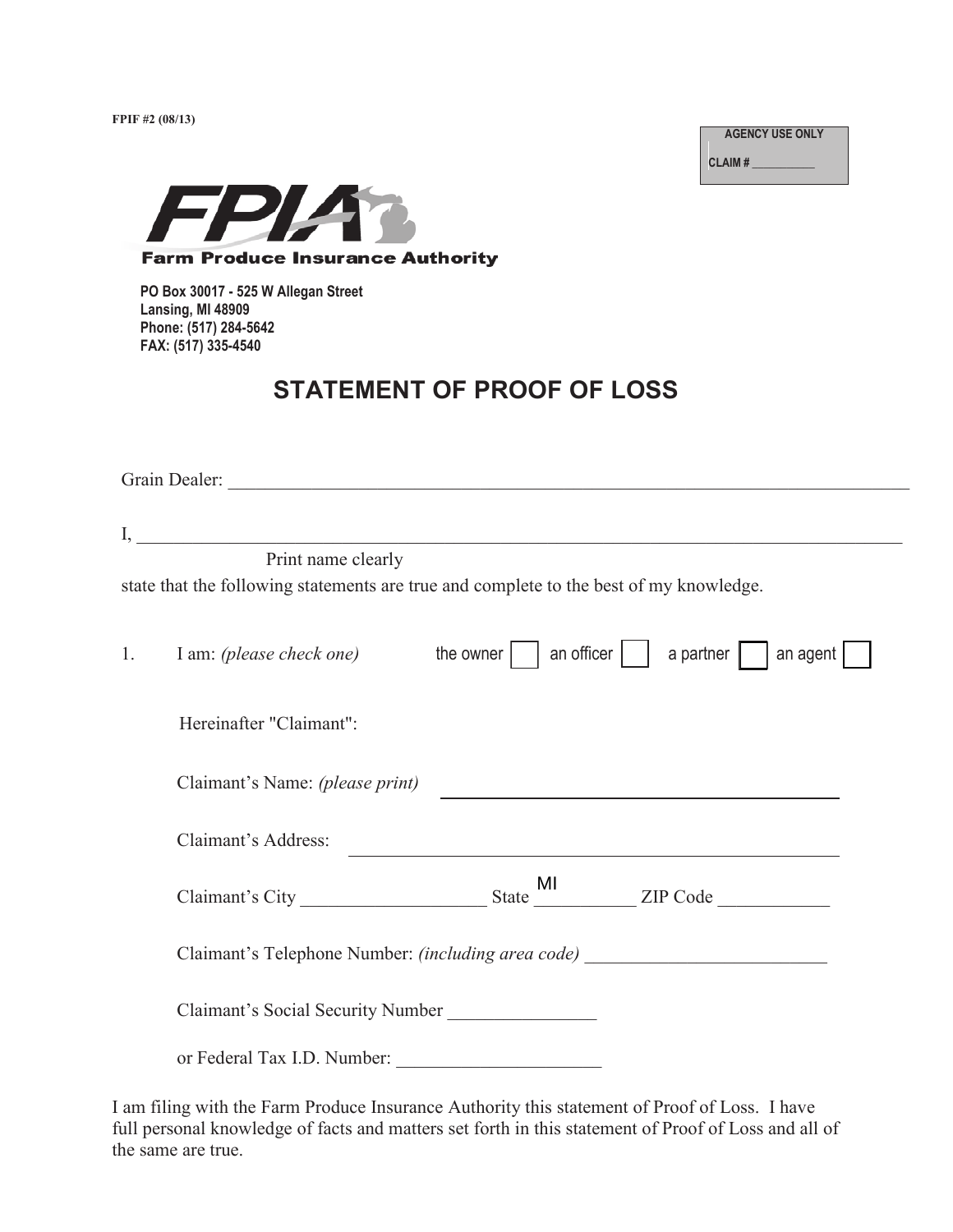**FPIF #2 (08/13)** 

2. The Claimant is entitled to and hereby claims the following for farm produce stored or sold by the Licensee.

| Date of<br><b>Delivery</b> | <b>Warehouse Receipt</b><br>No. | <b>Settlement or</b><br><b>Scale Ticket</b><br><b>Number</b> | <b>Type of Grain</b> | Total()<br><b>Bushels/cwt</b> | <b>Comment</b> |
|----------------------------|---------------------------------|--------------------------------------------------------------|----------------------|-------------------------------|----------------|
|                            |                                 |                                                              |                      |                               |                |
|                            |                                 |                                                              |                      |                               |                |
|                            |                                 |                                                              |                      |                               |                |
|                            |                                 |                                                              |                      |                               |                |
|                            |                                 |                                                              |                      |                               |                |

# **A. WAREHOUSE RECEIPT & GRAIN BANK**

### **B. PRICE LATER AGREEMENTS**

| Date of<br><b>Delivery</b> | <b>Price Later</b><br><b>Agreement No.</b> | <b>Type of Farm</b><br>Produce | Net Bushels/<br>cwt | <b>Scale Ticket</b><br><b>Number</b> | <b>Comment</b> |
|----------------------------|--------------------------------------------|--------------------------------|---------------------|--------------------------------------|----------------|
|                            |                                            |                                |                     |                                      |                |
|                            |                                            |                                |                     |                                      |                |
|                            |                                            |                                |                     |                                      |                |
|                            |                                            |                                |                     |                                      |                |
|                            |                                            |                                |                     |                                      |                |

# **C. SOLD FARM PRODUCE**

| Net Bushels/cwt | <b>Date Issued</b> | <b>Settlement Sheet</b><br>or Ticket No. | <b>Type of Farm</b><br>Produce | <b>Amount of Check</b> |
|-----------------|--------------------|------------------------------------------|--------------------------------|------------------------|
|                 |                    |                                          |                                |                        |
|                 |                    |                                          |                                |                        |
|                 |                    |                                          |                                |                        |
|                 |                    |                                          |                                |                        |
|                 |                    |                                          | <b>TOTAL</b>                   |                        |

**D. AMOUNT YOU OWE GRAIN DEALER: \$**